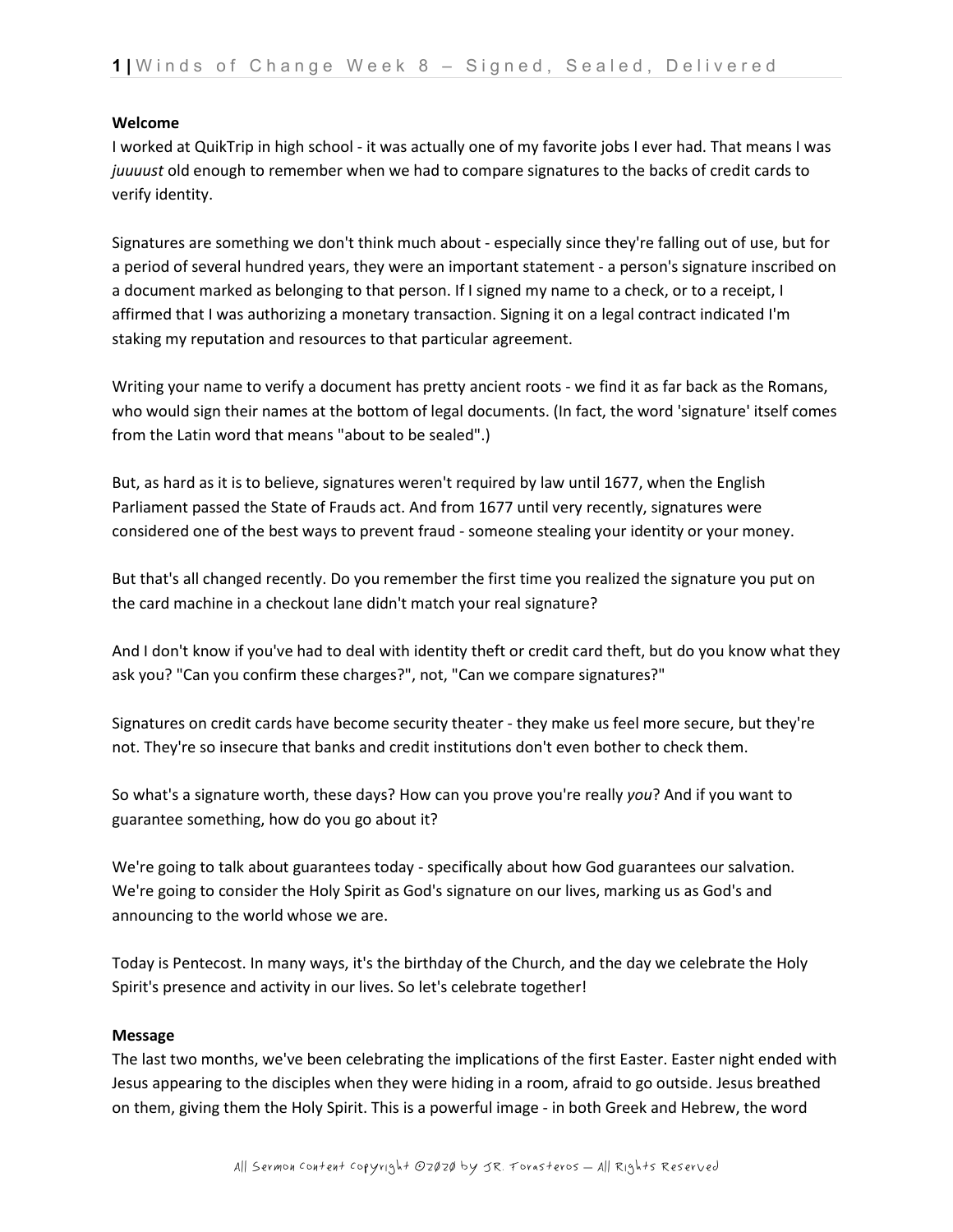"Spirit" can also mean 'wind' or 'breath'. John imagines the Holy Spirit as the very breath of Jesus, filling us with Jesus' own life and power.

So during this season following Easter, we're going to explore what a life lived in the power of the Holy Spirit looks like. Where does a life whose sails are filled with God's divine wind take us? What does it mean to have the Holy Spirit's divine power transforming us?

First, we saw that the Holy Spirit is our ADVOCATE, God teaching us how to know God, speaking for us, praying with us. Making us look more like Jesus.

Then we spent a couple of weeks exploring how the Spirit helps us to face our sin and repent so that the Spirit can transform us. For the last couple of weeks, we've looked at the nature of that transformation both in terms of the fruit the Spirit produces in all of us and the gifts the Spirit gives us individually to enrich our collective faith.

Last week, we saw how the Spirit empowers us to have real victory in our lives over the things that poison us.

And so today, we celebrate. As I mentioned earlier, today is Pentecost, which was originally a holiday that celebrated when God's people received the Torah - you might remember when we talked about the Spirit as the new Torah, and Pentecost as the new Sinai.

So we're going to look at one more way the Spirit invites us into a life of faith today, and that's by functioning as God's *seal* on us.

[Scripture Slide 1] Turn with me to Ephesians 1. This is a letter from Paul to the Church in Ephesus. The church in Ephesus is a blended congregation - both Jew and Gentile. And the whole first chapter of Ephesians is a beautiful meditation on how God has, in Jesus, rescued us and how the Holy Spirit continues that work by making us one people. There's a little bit in here that I want to focus on:

When you believed in Christ, he *identified you as his own* by giving you the Holy Spirit, whom he promised long ago. The Spirit is God's guarantee that he will give us the inheritance he promised and that he has purchased us to be his own people. He did this so we would praise and glorify him. -- Ephesians 1:13-14

Now again, this is a spot where the translation we use has been helpful in making an ancient metaphor more relatable, but I want to back up and look at in a more literal translation:

When you believed in Christ, he *put his seal on you* by giving you the Holy Spirit…

God gave us the Holy Spirit as God's *seal*.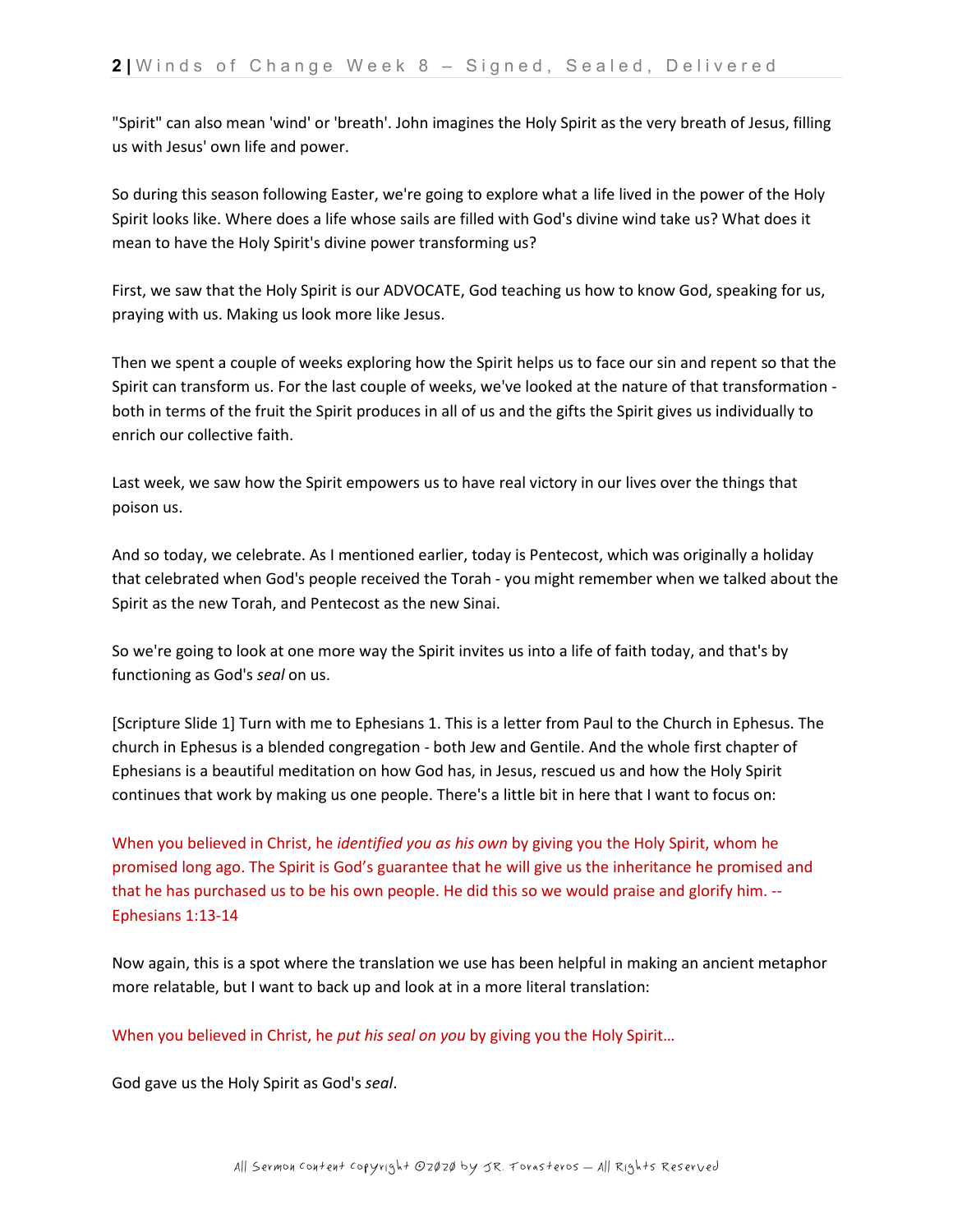Now, that doesn't mean a whole lot to us today, but for ancient readers, they would've understood this as, essentially, God's signature.

Kings used seals to mark something as theirs. The seals could be sticks with the king's official emblem carved into the bottom. More often, they were rings that would be passed down from monarch to monarch over generations.

When the king needed to make something official, hot wax would be dripped over a document to seal it closed and then the king would impress his seal into the cooling wax, leaving a unique emblem.

This was proof that the king himself had authorized the law or sent the letter or whatever. The king's seal was evidence of the king's authority, and even proof of the king's presence - an ambassador would be sent with the king's seal as proof he spoke in the king's name.

So I want to reflect on what it means to say that the Holy Spirit has sealed us, and use this lens of ancient seals. First, as you can imagine, a king needed to be very sure his seal wasn't copied. A forged or stolen seal could be used to imitate the king, pass false laws, undermine his rule. And a forged or stolen seal sent a message: the king whose seal this is isn't very powerful. His word isn't trustworthy or reliable.

In this sense, the Spirit first affirms God's rule by raising Jesus from the dead. After all, Jesus was executed because he followed God's way. To look at him dying on the cross, you'd think, "Whoever *that*  guy follows is an obvious fraud. Look at where following him gets you!"

It's not wise to love your enemies, to consider others better than yourself, to work for the outsider and the vulnerable, to make a place at the table for all, not just the elite. Look what it gets you.

Except God did not allow Jesus to remain dead. God refused to let Rome have the last word. By the power of the Holy Spirit, God raised Jesus from the dead. This was, for the early church, proof positive of God's authority and power. As Paul said when he spoke of the resurrection to the Athenians:

# God has set a day for judging the world with justice by the man he has appointed, and he proved to everyone who this is by raising him from the dead." -- Acts 17:31

God is the judge of everyone. And God proved it by raising Jesus from the dead. So that's the first thing: the Spirit proves God has the authority to rule, to judge, to rescue.

[Scripture Slide 2] Turn with me to Romans 8. This whole chapter of Romans is about life in the Spirit that's a big part of the reason we've been there several times during this series. There are two specific verses I want to call your attention to as regards the Spirit as our seal.

Seals were symbols of the king's right and ability to rule, but they were also a marker of authenticity. When you received a sealed letter or scroll, you could be sure that the person who sealed it had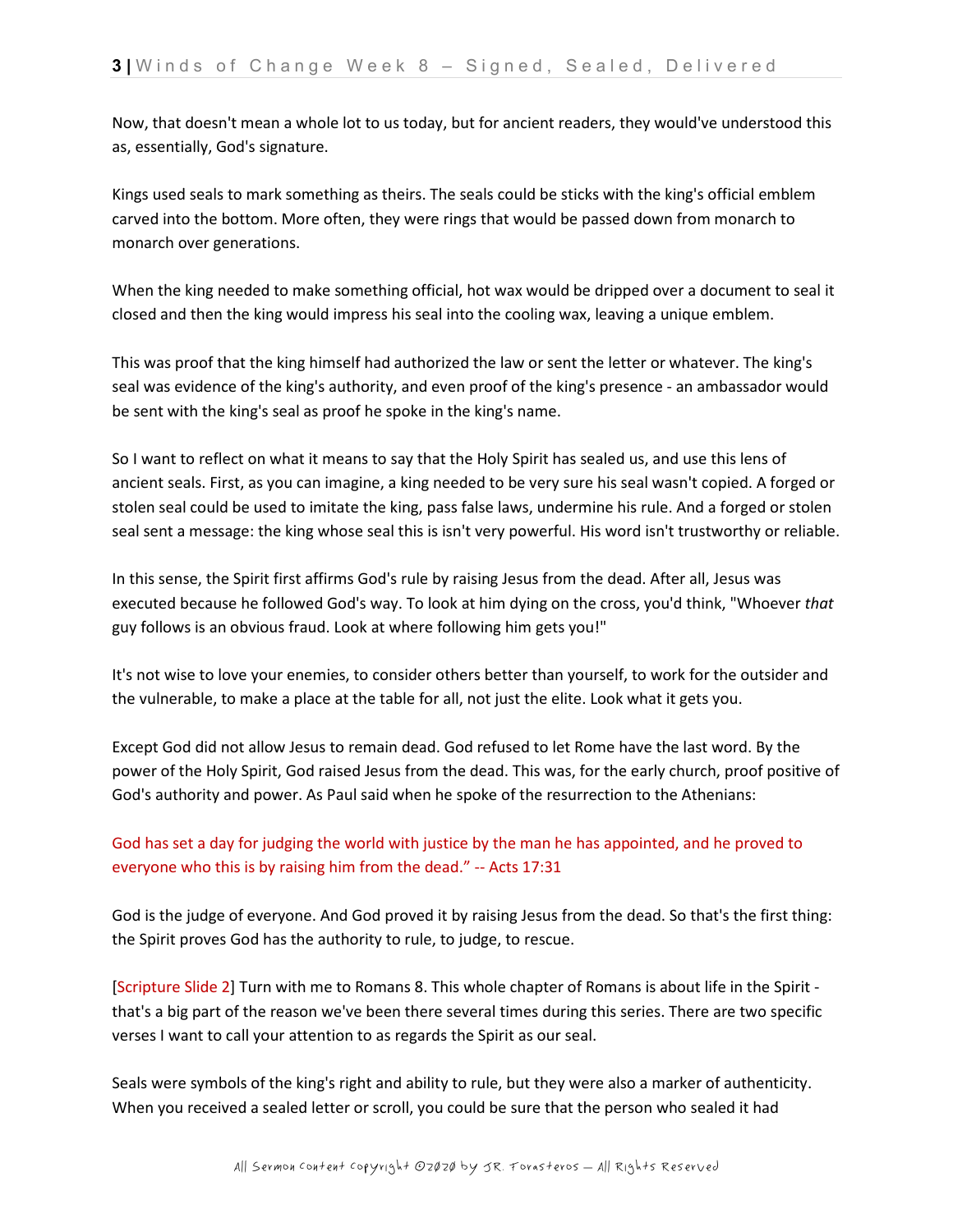authorized the contents. In this regard, seals are very much like our modern day signatures - in our word signature is related to the word signet, which is what seals set on rings were called - signet rings.

So when Paul describes the Holy Spirit as God's seal on us, he's also affirming that the Holy Spirit is God's affirmation that we are God's children, that we belong to God. In verse 16, he says:

# God's Spirit joins with our spirit to affirm that we are God's children. -- Romans 8:16

Friends, can we acknowledge that a life of faith is messy and complicated? As much as we'd all love to be sure about everything, faith is a lot more grey than black and white. Wouldn't it be nice if once you accepted Jesus, all your problems and illnesses and questions and doubts were just gone in a puff of smoke?

Yeah, but… Jesus himself was crucified. And anyone who follows Jesus for very long at all can tell you that's not how faith works. Faith doesn't take our problems away; faith transforms how we face our problems. Faith doesn't fix our relationships; faith changes *us* so we are different.

And in everyone's journey of faith, there comes what theologians and mystics call the dark night of the soul - those moments, days, months when we wonder if God is even real or if we just made it all up.

Do we really belong to God? How can we know?

We know because of the work of the Holy Spirit in our lives. The Spirit joins with our spirit to affirm we belong to God. God has adopted us into God's spiritual family.

The Holy Spirit's presence in our lives is God's marker of authenticity, a seal from our king that we in fact belong, that we are home.

There's one more thing a seal did in the ancient world. When a King put his seal on a document, he was promising to fulfill it. When a king sealed a law, he was promising to uphold and enforce that law. When he sealed a treaty, he was promising to fulfill his end of it.

And again, the seal was only worth as much as the king's power - a king who couldn't enforce his will wasn't much of a king, and his seal wasn't worth much.

This is why the resurrection matters so much for Christians. Jesus followed God's Way perfectly, completely. His life was wholly and consistently self-giving love. And what did it get him?

Crucified.

Yikes… not the most ringing endorsement of God's power - God can't even keep his most favored servant, his very own son, alive? Is that sort of God even worth following?